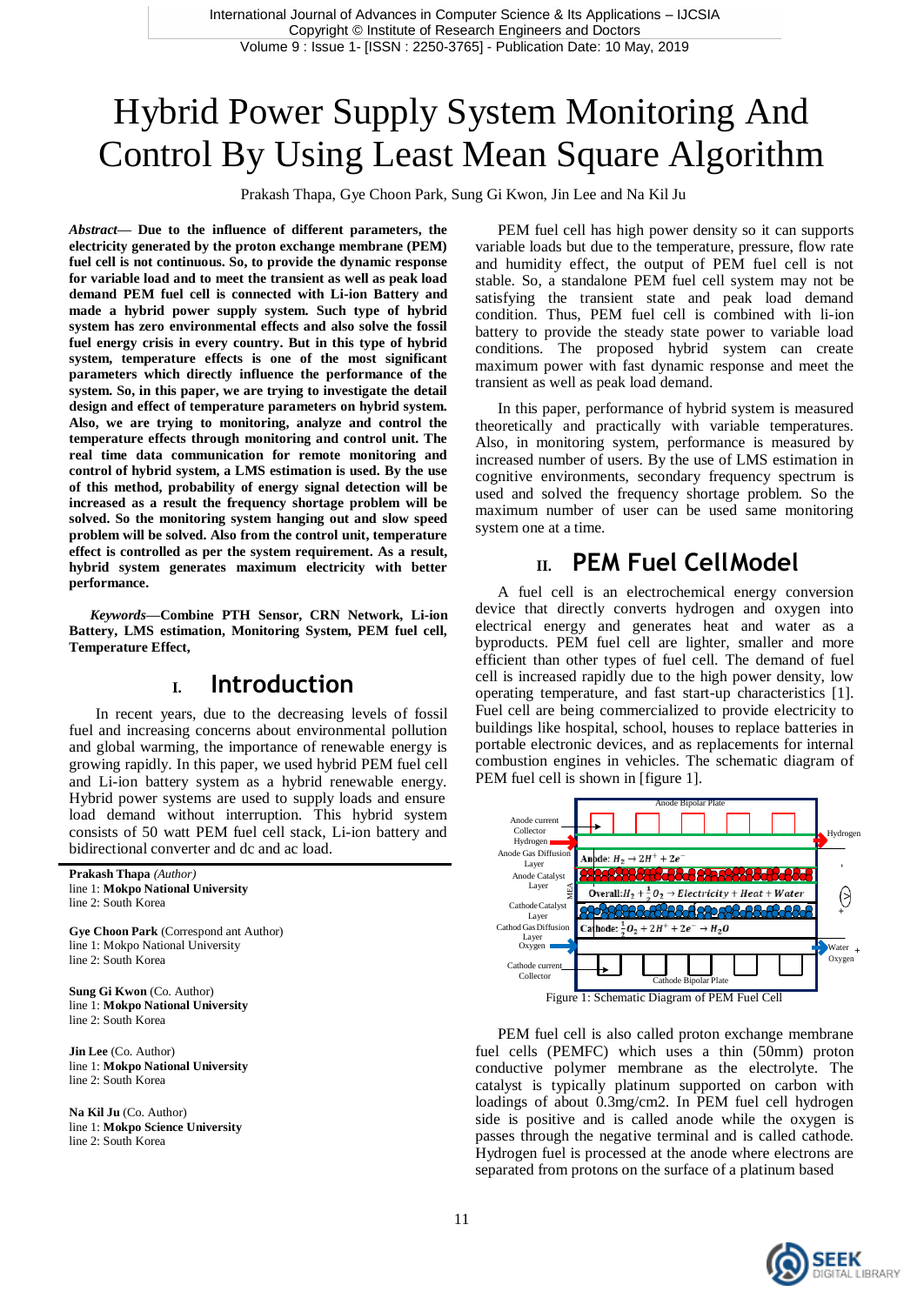catalyst. The protons pass through the membrane to the cathode side of the cell while the electrons travel in an external circuit by generating the electrical output of the cell. On the cathode side, another precious metal electrode combines the protons and electrons with oxygen to produce water, which is expelled as waste product.

The electrochemical reactions in PEM fuel cell occurs simultaneously on both anode and cathode sides of the membrane. The basic reactions occur in PEM fuel cell are  $[2]$ :

$$
At anode: \Box_2 \rightarrow 2\Box^+ + 2\Box^-
$$
 (1)

At Catholic: 
$$
\frac{1}{2} \square_2 + 2 \square^+ + 2 \square^- \rightarrow \square_2 \square
$$
 (2)  $I_L$ 

$$
\text{Overall Reaction:} \quad \Box_2 + \Box_2 \rightarrow \Box_2 \Box + h \Box \Box \Box. \tag{3}
$$

The output power of the PEM fuel cell is a product of stack voltage and current which is given by

(4)

The nominal voltage of each PEM fuel cell is 0.5 to 1.2 V at nominal power. So, total stack potential is a sum of the stack voltages or the product of the average cell potential and number of cells in the stack, Which is given by the following equation;

$$
(5)
$$

(6)

Where,

$$
22^{-3}(2) + \n\frac{1}{2} \ln(\frac{1}{2}) + \frac{1}{2} \ln(\frac{1}{2})
$$
 (7)

Where P and T represent the effective pressure and temperature respectively. Due to the irreversible losses in thermodynamic potential  $($ ), the actual potential  $($ ) is decreased.

### **III. Li-Ion Batter with Equivalent Circuit Model**



Figure 2: Schematic Diagram of Li-ion Battery

Li-ion battery is an electrochemical device which is used to stored electrical energy and used as per our requirement. [Figure 2] shows the simple block diagram of Li-ion cell which contains three main parts: a negative plate, positive plate and separator [3]. All three components are immersed in an electrolyte of a lithium salt such as LiPF6, LiBF4, or LiClO4.Generally, graphite is used as negative plate which is connected to the negative terminal whereas positive plate is connected to the positive terminal of the cell and is made from a mixture of several metal oxides such as LixMn2O4 and LixCoO2 [4]. The separator is a solid or liquid solution

with a high concentration of lithium ions. It is an electrical insulator that prevents electrons from flowing between negative and positive plates, but the electrolyte allows ions to pass through it.

The equivalent RC model of li-ion battery is shown is [Figure 3]. Voltage source stands for open circuit voltage, is the terminal output voltage and R0 is internal ohmic resistance of battery.



The open circuit voltage can be expressed in terms of state of Charge (SOC), which is given by the following equation [5];

$$
(\ )\sum \qquad \qquad (8)
$$

Where, Z=State of Charge, n= number or order of polynomial curve, = coefficient of polynomial coefficient

The mathematical form of second order RC model can be expressed by the following equation;

$$
\begin{array}{c}\n - + \quad 1 \tag{9}\n \end{array}
$$

1 + + <sup>2</sup> (10)

$$
\frac{1}{2} \quad - \quad + \quad \frac{1}{3} \tag{11}
$$

By Solving, we get;

֖֧֪ׅ֧֚֚֚֚֚֚֚֚֚֚֚֚֚֚֚֚֚֚֚֚֚֚֚֚֡֝֝֝֝֝֝֝֝֝֝֝

 $1 \t1 \t2 \t+$  (12) **Where** = Capacity of battery, =load current, =output voltage of battery,  $\frac{1}{2}$  2= capacitive voltage,  $=$  open circuit voltage, w $=$  total noise.

Let's consider that, state vector  $(\square_{1}^2)$ , current and voltage are input, output variables then second order RC model for battery is given by the following equations:

$$
(+1) + (-1)
$$

Where,  $_{+1}$  is state vector at step time k, is

 $\overrightarrow{Li}$  Discharge **input** vector, is observed output,  $123$  is process noise and  $-1$  is measured noise.

## **IV. Working Principle of Hybrid Energy System**

The hydrogen gas from cylinder goes to the fuel cell stack where hydrogen combine with ambient air and produce heat, water and electricity. The generated electricity is very lower capacity so we need to connect large number of stack with higher stack capacity.

In this model, each component is connected with monitoring and control unit through combine PTH sensor node and base station. We can observed monitor and control the temperature effect from monitoring and control unit.

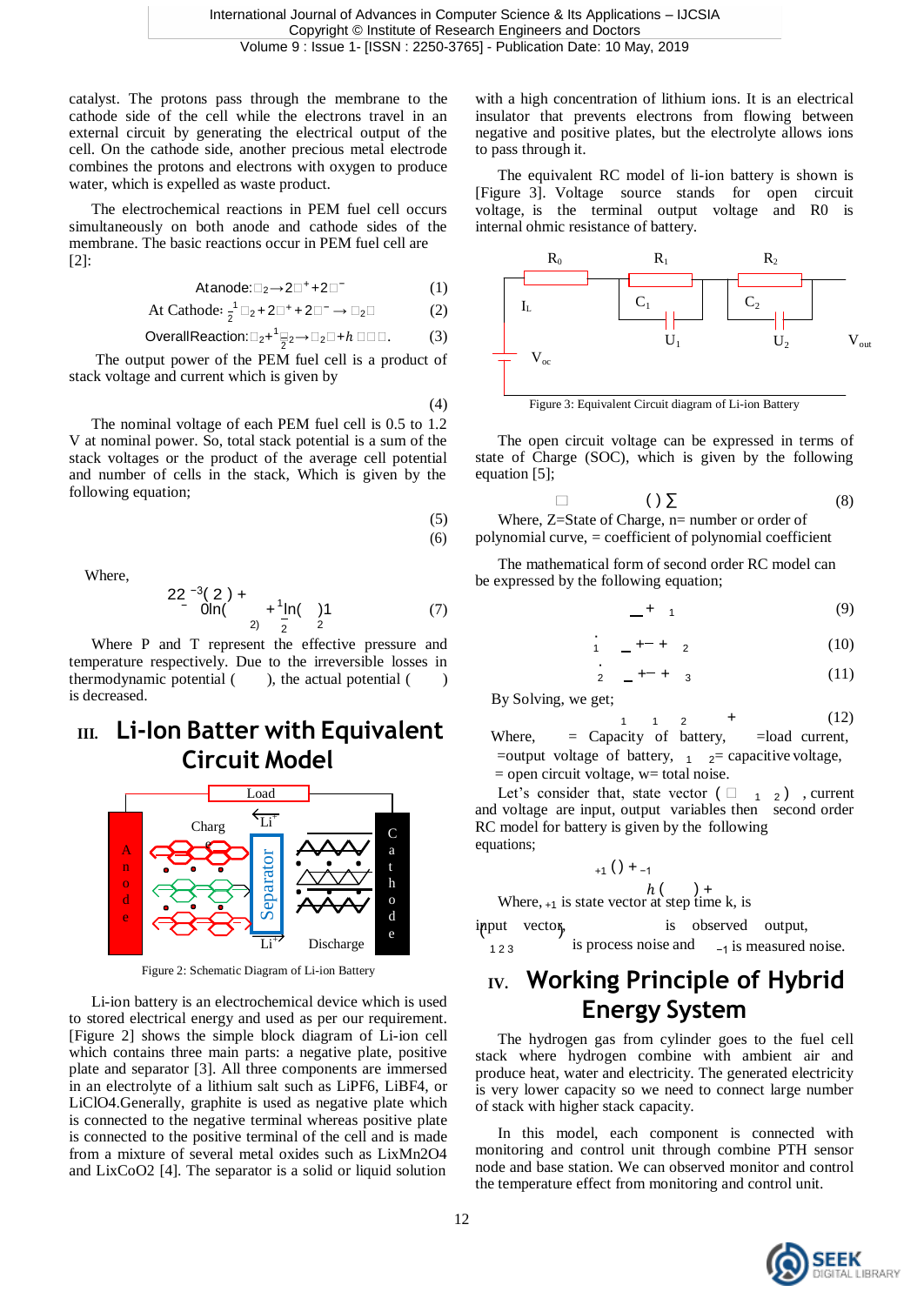The communication block diagram of hybrid PEM fuel The communication block diagram of hybrid PEM fuel **VII. COGNITIVE RADIO** cell with li-ion battery system is shown in [figure 4].



Figure 4: Communication Block Diagram of Hybrid PEM Fuel Cell and Liion Battery System

## **V. LoRa BaseStation**

LoRa technology is wide area, long range wireless technology that operates on industrial, scientific and medical  $(ISM)$  band frequency. There are different frequency bands defined in US (902 to 928 MHz), and South Korea (917 to 923 MHz) is used in LoRa wireless technology based network. It is physical layer protocol that offers a long range and low power communication medium for machine to machine (M2M) and IoT applications.

LoRa network consists of gateways, network servers and end devices. End devices are also known as notes and gateways are known as base stations or concentrators in LoRa network system. End devices and Gateways are connected wirelessly using ISM bands specified with single  $h \circ h$ 

### **VI. CombinePTHDigitalSensor (MS8607)**

The MS8607 is a combine digital sensor that can measures the temperature, pressure and humidity one at a time. The main feature of this device are low power consumptions, high accuracy and compactness. It has higher operating range of 10 to 2000mbar pressure, and 0 to 100%RH humidity and C to C temperature range.

Hydrogen cylinder is connected to LoRa base station through PTH Sensor Node 1. It can measure the pressure, temperature and humidity of hydrogen from storage tank and transmit that value to the monitoring unit through base station. Likewise, PTH Sensor Node 2 is connected between PEM fuel cell stack and LoRa base station. It can measure the pressure, temperature and humidity of fuel cell stack and transmit that value to the monitoring unit through base station. In the monitoring and control unit we observe that measured value and try to control PTH value to increase the performance of the fuel cell system. For the better performance fuel cell temperature should be C to C and pressure should be below 3atm. And humidity should be higher than 90%. Similarly, PIV sensor measures the voltage, current and power of the system and transmit to the monitoring unit through base station.

# **NETWORK (CRN) CONCEPT**

Maximum number of radio spectrum is allocated through licensing. So the existing spectrum is being scar day by day due to the increased number of users and wireless applications. The frequency of 2.4GHz and 5GHz are unlicensed spectrum which frequencies are used by public easily to operate wireless devices. This band is also called ISM band.



Figure 5: Frequency Spectrum of CRN Concept

The vacant spectrum is also called white space which is used by cognitive radio temporarily. If this band is use by licensed user the cognitive radio moves to another vacant spectrum or stays in the same band, altering its transmission power level or modulation scheme to avoid interference [6].

Due to increase of radio environment frequency is divide into many areas. Some portion of that frequency is unused. Cognitive concept utilize that unlicensed frequency for enduser and provide them an autonomous system. Cogitative radio (CR) concept utilizes a large geographic area where end-user can be moveable.

The main features of CR has sensing ability of the surrounding radio environment and adjusting radio parameter where parameters include frequency, power, bandwidth, code rate, frame size, and encryption type. The objecting function [7] manipulate, control and change the parameters.

Let be the probability of detecting truly presenting signal on the considered frequency. A large desired detection of probability can be formulated as [8]

 $|\Box)$  (13)  $h \square \square : ( ) ( ) + ( )$  Where u(n) is input signal and M is waveform-based sensing metric [9]. The value of M can be obtained as

$$
\Box, \Sigma \quad _1 \left( \begin{array}{c} 1 \end{array} \right) \quad ( )
$$

## **VIII. Least Mean Square (LMS) Estimation**



Figure 6: Block Diagram for RLS Estimation

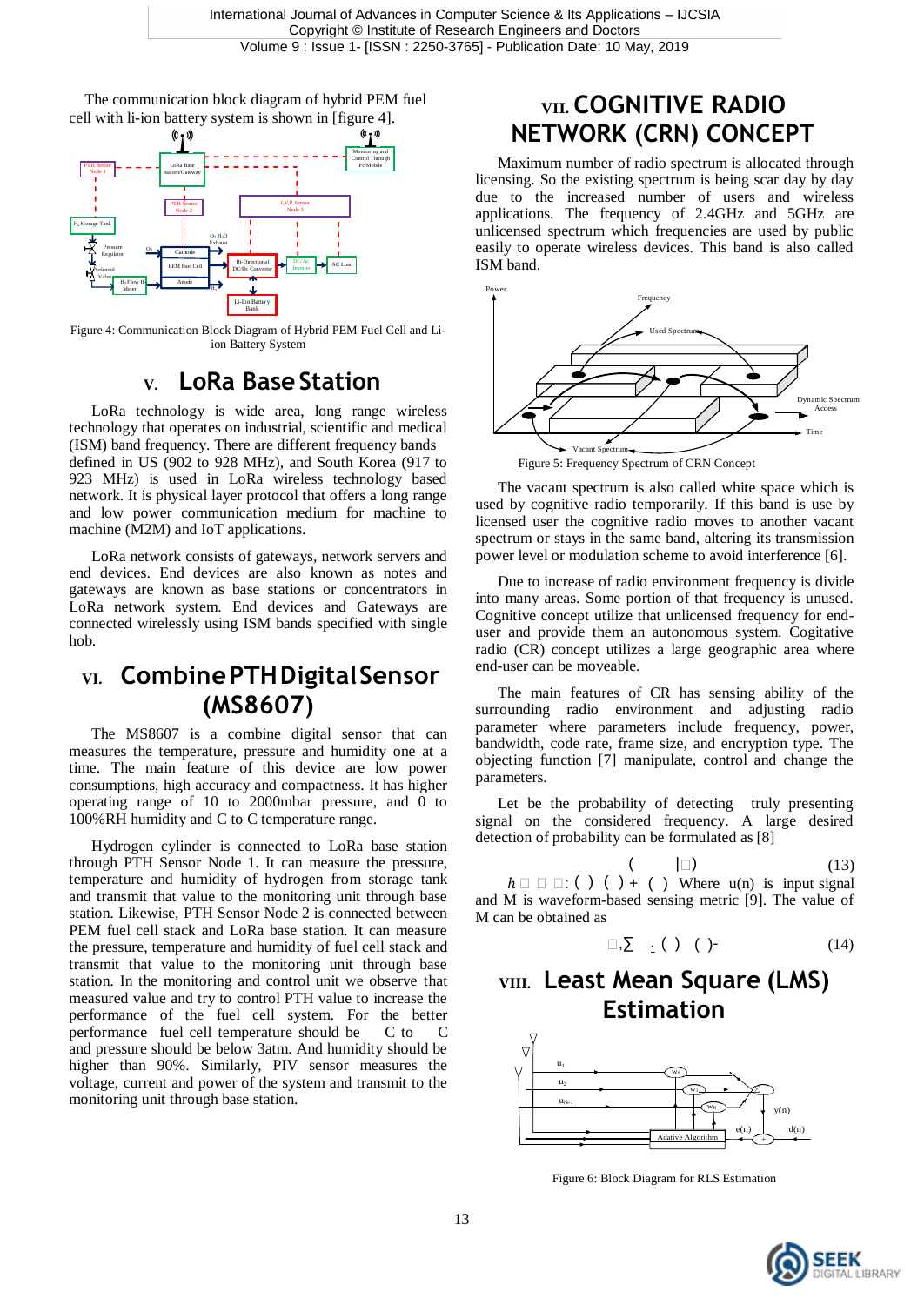The LMS estimation is one of the important adaptive beam forming estimation for smart communication system which provides fastest convergence rate [10]-[11].

The linear combination of input vector  $u(n)$  and weight vector  $w(n)$  is the output of uniform linear antenna  $y(n)$  at any time n is given by

( ) ( ) ( )……………….. (15)

Where  $, 12$ -

is the weight of matrix and

 $(\Box)$ ,  $_1(\ )$   $_2(\ )$ ,  $(\ )$ - is the Singular Matrix Vector .The error signal among sensor outputs can be calculated as ;

( ) ( ) ( )……………… (16) ( ) ( ) ( )……………… (17)

From the method of Steepest descent, the weight vector  $w(n+1)$  can be written as ;

$$
(+)( ) +
$$
  $\frac{1}{2}$ ,  $^* \square$   $^{2}(n) +$   $\ldots$  (18)

Where, is the step size parameter, which controls the convergence characteristics of  $_2$ the LMS algorithm. Its value

lies between 0 and 1. And  $\Box$  (n) is the mean square error (MSE) between the beam former output ( ) and the reference which is given by; Figure 7: Smart Hybrid System Monitoring Network

$$
\Box^2(n) , ( ) ( )-2 . . . . . . . . . (19)
$$

The gradient vector in the above updated weight equation can be computed as;

$$
(*1^2 (+)) \qquad 2 + 2 \qquad (*) \dots (20)
$$

In the steepest descent, the biggest problem is the computation involved in finding the values cross-correlation vector r and auto correlation matrix R in real time. The LMS algorithm on the other hand simplifies this by using the instantaneous values of covariance matrices r and R instead of their actual values i.e.

$$
\begin{array}{cc} ( \ ) & ( \ ) & ( \ ) \\ ( \ ) & ( \ ) & ( \ ) \end{array}
$$

Therefore the updated weight can be calculated by the following equation;

$$
(+)( ) + (), () ( ) ( )....(21)
$$
  

$$
\xrightarrow{\text{(+1)}- ()}
$$
  
Where,  $\square$  (n), () () () ( )  
......(24)

The response of LMS algorithm is determined by three principal factors step size parameter, number of weights and eigenvalue of the correlation matrix of input data vector.

## **IX. LMS Estimation for Hybrid PEM Fuel Cell and Li-ION Battery System IN CRNEnvironment**

Smart antenna improves the performance of monitoring system and provides the better communication. It maximize antenna gain by the combination of diversity gain, array

gain, and interface suppression by reducing multipath and interference which increase the data rate of user and maximum reception of desired direction signal while rejecting same frequency signal.

When smart LMS estimation is used, gateways are turning into the active user and provide autonomous environments. Let us consider,  $1/2$  be the number of load system which connected by wireless system to the Smart fuel cell and li-ion battery monitoring Network. Each gateways are connected to the number of sensor load system such as,  $11 \t12 \t1$ . Let us consider we have equal number of sensor load appliances in each system. A sensor load matrix which has in dimension. If a primary user

is want to control one of his appliances  $_{11}$ , end-user send a command which is encrypted and decrypted by smart energy network. AMI system is inbuilt and gets information about different load system that also share storage.



Let we have be the number of load system 1 2

which connected from wireless system to Smart energy Network (SEN). Each load system has different number load appliances such as  $_{11}$   $_{12}$  1. Let us consider we have equal number of load appliances in each system. A load matrix which has in dimension. A primary user is want to control one of his appliances  $_{11}$ . User send a command which is decoded by the SEN -system. SEN system already gets information about that load system which is storage in memory. Using user control system it commands to see that appliance working condition and reply to the user.

……………………….. (25)

The performance of measuring energy detector based on sensing probabilities. is the probability of considering frequency signal which is truly present. The desiring RF spectrum is large, so that we can formulate probability of spectrum as high as possible.

( |<sup>1</sup> )……………. (26) ( |<sup>1</sup> )…………… (26)

Where  $(\square_1)$  is a hypothesis [9] such that,

 $\Box_1$ : ( ) ( ) + ( )………….. (27)

Where ( ) ( ) refers to the signal to be detected and white Gaussian noise. At the time of receiving information in Smart energy meter, the error signal is considered as white noise. By solving equation (17) and (27) we get;

( ) ( ) ( )………………. (28) Finally

energy detection methods converges to [13]

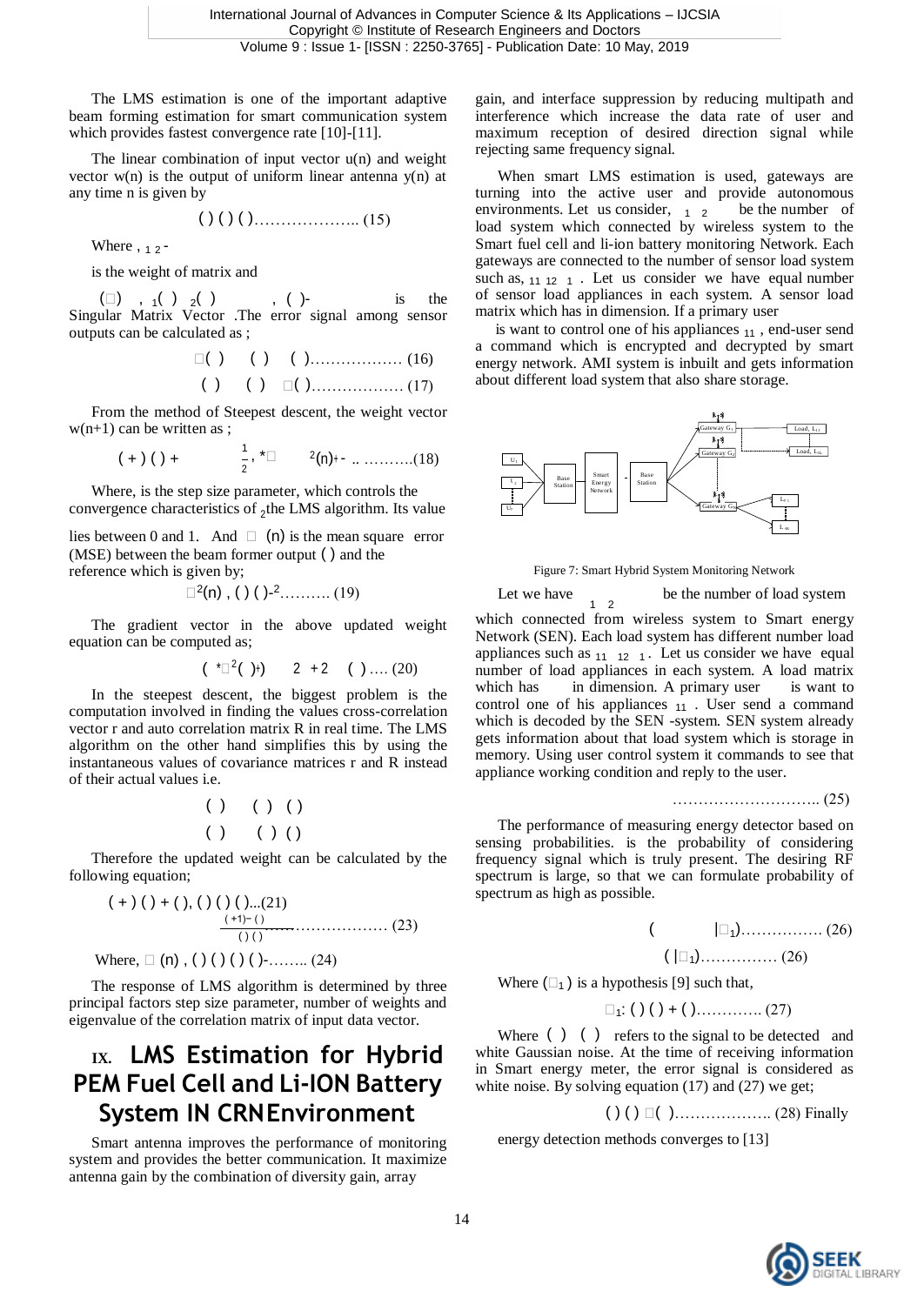International Journal of Advances in Computer Science & Its Applications – IJCSIA Copyright © Institute of Research Engineers and Doctors Volume 9 : Issue 1- [ISSN : 2250-3765] - Publication Date: 10 May, 2019

$$
\cdot \qquad \qquad \overline{\qquad \qquad } \qquad \qquad (29)
$$

Where is the decision threshold and  $(\Box)$  is the incomplete gamma function. SNR is defined as the ratio of the primary user's signal to noise power.

SNR is  
noise pow  

$$
\begin{array}{c}\n2 \\
2 \\
2\n\end{array}
$$

The waveform based sensing metric can be obtained as,

$$
\Box, \Sigma \quad \mathbf{1} \quad (\ ) \quad (\ ) \quad \mathbf{2} \quad \mathbf{3} \quad \mathbf{0}
$$

Where the \* represents the conjugate operation. Let LMS system works in unlicensed frequency with maximum probability. The final equation for primary user which can detect through LMS algorithm, which is given by;

$$
(\qquad \qquad . \qquad \frac{(+1)^{2} \cdot (\qquad \qquad }{(\qquad \qquad )\,(\,)(\,-\,)}\,/\,)\,\ldots\,(31)
$$

### **X. SIMULATION RESULTS**

The various temperature effects on fuel cell and li-ion battery systems are shown in [figure 8] and [figure 9] respectively. The graph was plotted by using some experimental results and MATLAB Simulink Software.

Increasing temperature of fuel cell stack results the better perform but due to rising temperature, more water will be evaporates during the chemical reactions. Whereby, the membrane dries up more and more. Which increases the ohmic resistance as a results ionic conductivity decreases. At too low temperatures, the catalytic process is restrained. To test the temperature effects, we increased the temperature from to , then the output voltage of fuel cell increased gradually.

On the other hand, we increased the temperature from 2 to , the output voltage of li-ion battery gradually decreased. Thus, higher temperature is not favorable for Lithium-ion battery.



Figure 8: Temperature Effect on PEM Fuel Cell



Figure 9: Temp Effect on Li- ion Battery

[Figure 10] shows the relationship between the probability of detection and probability of false alarm with different number of users. When number of users increases in the network, due to energy detection sensing technique the probability of signal detection gets enhanced. In this test, we increased the number of users (N) from 20 to 90. When the number of users increased from lower to higher level, probability of detection is also increased. So that, more number of user can be monitor and control one at a time.



Figure 10: LMS Sensing signal for each end-user

### **XI. CONCLUSION**

From the above simulation results, we can conclude that, neither minimum nor maximum temperature is suitable for the performance of hybrid fuel cell and li-ion battery system. So for the better performance, we need to observed and control the effects of temperature through monitoring and control unit. In the case of fuel cell, by humidifying the supplied oxygen or cooling can prevent from overheating effects. Actually, temperature from to , PEM fuel cell provides higher capacity. Similarly, higher temperature is not suitable for better li-ion performance. So, when the temperature is increased, we can control by proper cooling system.

Maximum numbers of radio frequencies are allocated through licensing. So, the existing spectrums become shortage due to increased number of wireless applications and the number of users. Thus, we can't properly monitor and control our system. To overcome from these situation LMS estimation is used in coded form and implemented